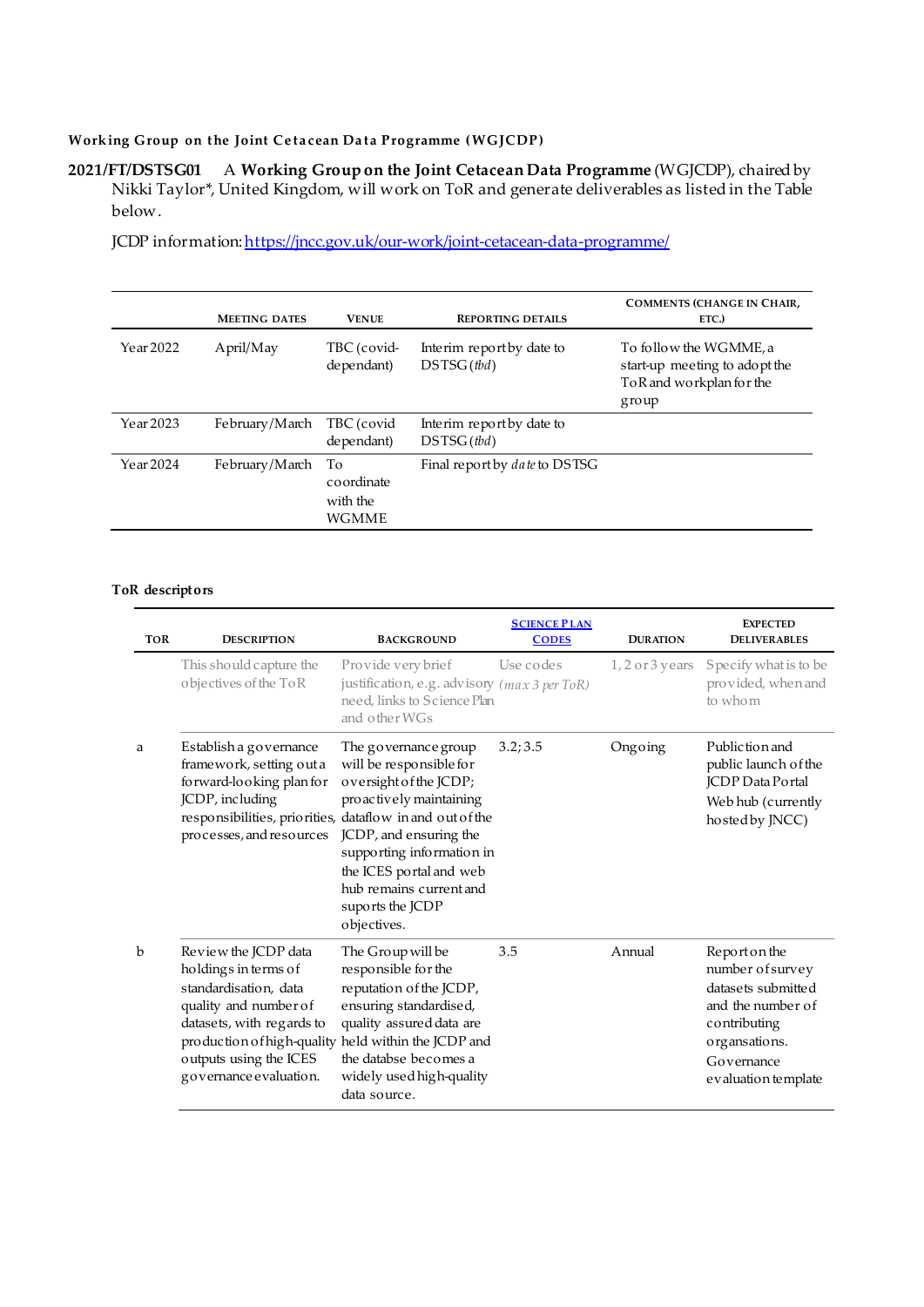| C | Identify proactive<br>methods of promotion of<br>the JCDP Data Standard<br>across data collectors<br>involved, and those not<br>yetengaged with the<br>JCDP to drive<br>standardisation and<br>subsequent compatibility<br>for analyses.                                                                  | The JCDP Data Standard $3.2; 3.5; 3.6$<br>has been developed to<br>improve the standard of<br>data across all data<br>collectors, and enable<br>collation of exisiting and<br>new datasets to facilitate<br>access of these data to<br>increase the evidence<br>base.                                               |               | Ongoing | Publication and<br>launch of new and<br>updated data<br>products derived<br>from JCDP datasets                        |
|---|-----------------------------------------------------------------------------------------------------------------------------------------------------------------------------------------------------------------------------------------------------------------------------------------------------------|---------------------------------------------------------------------------------------------------------------------------------------------------------------------------------------------------------------------------------------------------------------------------------------------------------------------|---------------|---------|-----------------------------------------------------------------------------------------------------------------------|
| d | Development of analyses The JCDP aims to<br>and data products derived standardise and mobilise<br>from the JCDP to<br>contribute to assessment sources to improve<br>and reporting<br>requirements and research robust analyses of trends<br>and policy priorities, as<br>in collabroation with<br>WGMME. | data from multiple<br>capacity to complete<br>in abundance and<br>agreed by the Group, and distribution, in support of<br>commitments to reporting<br>under OSPAR,<br>ACSOBANS, EU<br>Directives and National<br>legislative needs.                                                                                 | 4.2; 6.1; 6.4 | Ongoing | Annual reporting on<br>the use of and<br>publication from the<br><b>JDCP</b> dataset                                  |
| e | Review use of the JCDP<br>datasets, provide a<br>platform for end user<br>feedback and promote<br>high-quality science                                                                                                                                                                                    | The JCDP aims to be a<br>source of high-quality<br>outputs, either developed<br>by the governnace group<br>or by other users. A<br>watching brief of data<br>uses, and promotion of<br>good examples will<br>support the reputation of<br>the JCDP and assist with<br>growth into a globally<br>reno wned resource. | 3.6           | Ongoing | End-user feedback<br>platform<br>Annual reporting on<br>the use of and<br>publication from the<br><b>IDCP</b> dataset |

### **Summary of the Work Plan**

| Year 1            | Formation of the governance group; review of the JCDP objectives and strategy; adoption of the<br>WGJCDP ToR; review of JCDP data holdings; development of analyses and data product plans based<br>on identified need with partner groups such as WGMME; OSPAR; ASCOBANS and other end users. |  |
|-------------------|------------------------------------------------------------------------------------------------------------------------------------------------------------------------------------------------------------------------------------------------------------------------------------------------|--|
| Year <sub>2</sub> | Critical review of the progress against project objectives; development and dissemination of data<br>outputs; further development of data analyses and products.                                                                                                                               |  |
| Year 3            | Critical review of the progress against project objectives; updating, development and<br>dissemination of data outputs. Further development of data analyses and products.                                                                                                                     |  |

# **Supporting information**

| Priority              | The activities of this Group will lead development of analyses and data products<br>from the growing JCDP dataset, to answer research and policy questions regarding<br>trends in cetacean abundance and distribution. The group will champion<br>standardisation and mobilistaion of data in support of inovative analyses to underpin<br>high-priority assessment and reporting need across the North-East Atlantic region<br>and beyond. |
|-----------------------|---------------------------------------------------------------------------------------------------------------------------------------------------------------------------------------------------------------------------------------------------------------------------------------------------------------------------------------------------------------------------------------------------------------------------------------------|
| Resource requirements | The group will require some support form the ICES scretarit in facilitating meetings<br>and communication.                                                                                                                                                                                                                                                                                                                                  |
| Participants          | The Group will likley be attended by approx 20-25 members and guests.                                                                                                                                                                                                                                                                                                                                                                       |